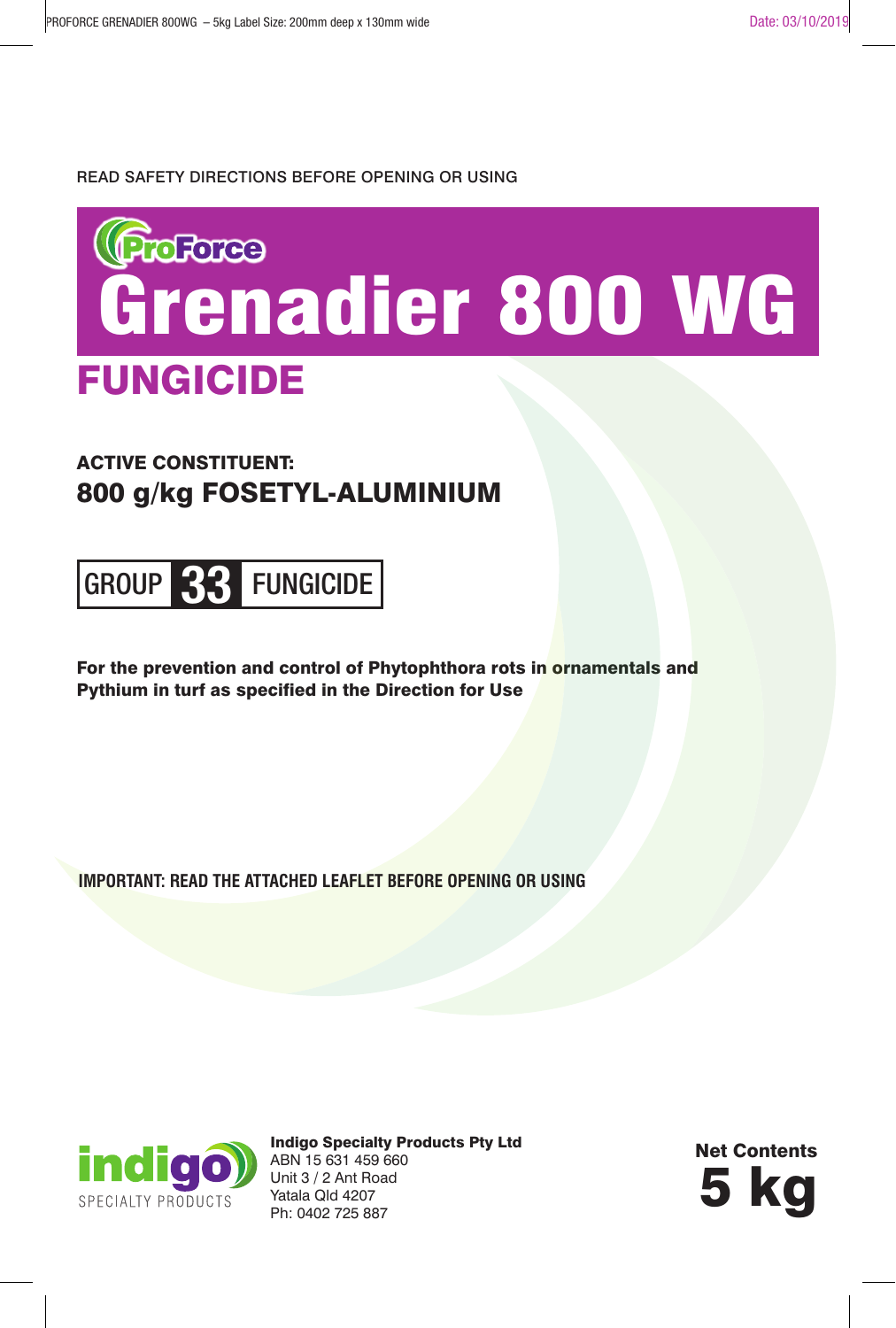# **NGICIDE** Grenadier 800 WG

#### **STORAGE AND DISPOSAL**

KEEP OUT OF REACH OF CHILDREN. Store in closed original container in a cool, well-ventilated area. DO NOT store for prolonged periods in direct sunlight. Triple rinse containers before disposal. Add rinsings to spray tank. DO NOT dispose of undiluted chemicals on site. If recycling, replace cap and return clean containers to recycler or designated collection point.

If not recycling, break, crush or puncture and deliver empty packaging for appropriate disposal to an approved waste management facility. If an approved waste management facility is not available, bury the empty packaging 500 mm below the surface in a disposal pit specifically marked and set up for this purpose clear of waterways, desirable vegetation and tree roots, in compliance with relevant Local, State or Territory government regulations.

DO NOT burn empty containers or product.

#### **SAFETY DIRECTIONS**

May irritate the eyes and skin. Avoid contact with eyes and skin. Avoid inhaling dust or spray mist. Wash hands after use.

#### **FIRST AID**

If poisoning occurs contact a doctor or Poisons Information Centre. Phone Australia 13 11 26, New Zealand 0800 764 766. If in eyes, hold eyes open, flood with water for at least 15 minutes and see a doctor.

#### **SDS**

Additional information is listed in the safety data sheet (SDS). A safety data sheet for ProForce GRENADIER 800 WG Fungicide is available from Indigo Specialty Products Pty Ltd.

**CONDITIONS OF SALE:** Seller warrants that the product conforms to its chemical description and is reasonably fit for the purposes stated on the label when used in accordance with directions under normal conditions of use. No warranty (other than non-excludable statutory warranties) of merchantability or fitness for a particular purpose, express or implied, extends to the use of product contrary to label instructions, or under off-label permits not endorsed by Indigo Specialty Products Pty Ltd or under abnormal conditions. Indigo Specialty Products Pty Ltd accepts no liability for any loss or damage arising from incorrect storage, handling or use.



SPECIALIST ADVICE IN AN EMERGENCY ONLY **0417 653 654** ALL HOURS – AUSTRALIA WIDE



**5 kg**

Batch No.

Date of **Manufacture** 

APVMA Approval No.: 80220/121712